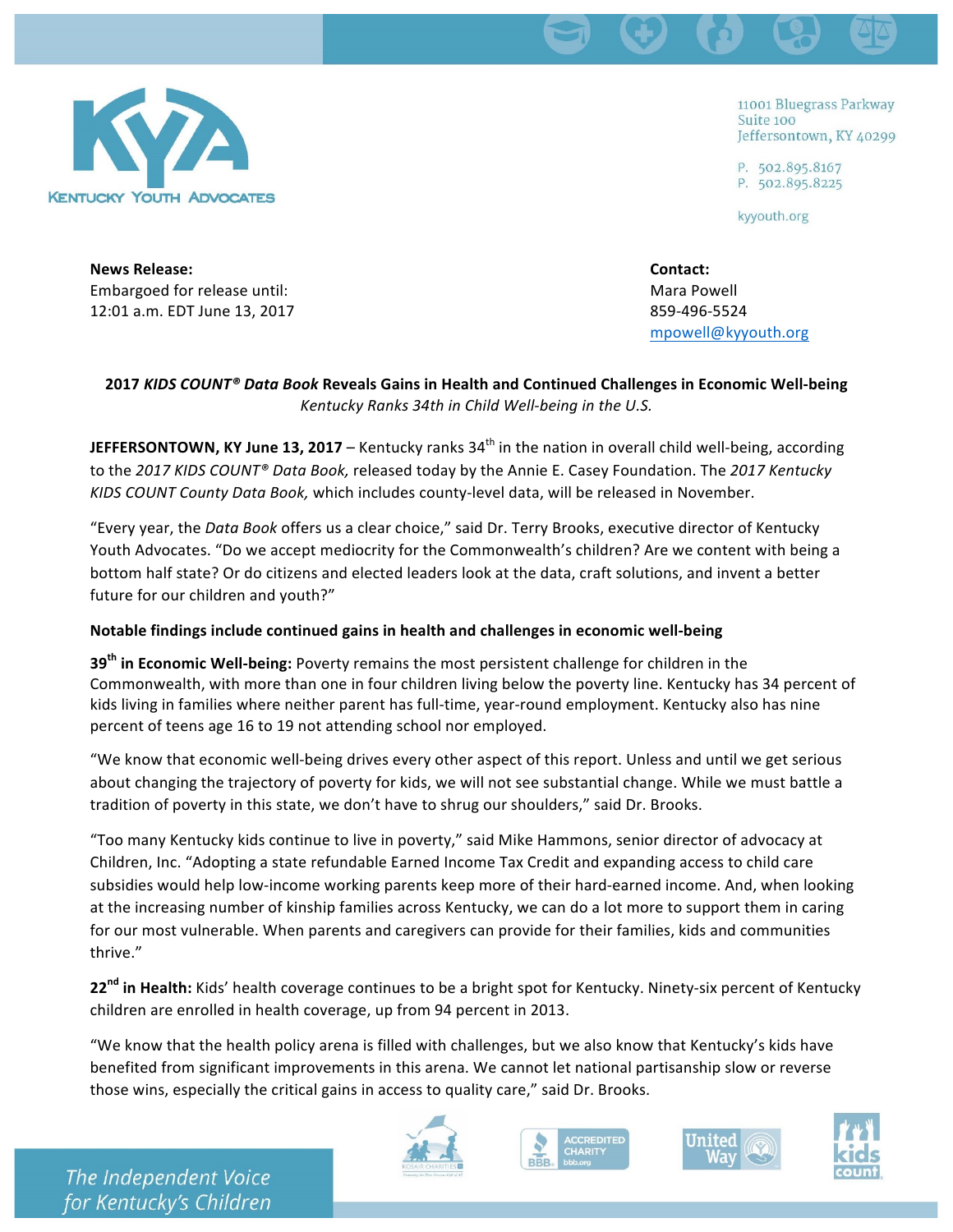New data on healthy birthweights, which is vital for a strong start in life, also reveals improvements for Kentucky kids; the percentage of low-birthweight babies has slowly fallen to 8.7 percent. But Kentucky can do much more to provide a strong start for all babies.

"Smoking during pregnancy accounts for as many as 30 percent of low-birthweight babies," said Ben Chandler, president and CEO of the Foundation for a Healthy Kentucky. "The Foundation is committed to ensuring healthier infants by working with advocates and local communities to promote smoke-free ordinances, ensuring that expectant mothers have easy access to effective tobacco treatment, and raising the state tax on cigarettes. Each of these strategies will reduce Kentucky's high smoking rate. We must get serious about protecting our children from the harmful effects of tobacco."

**24<sup>th</sup> in Education:** The Commonwealth ranks in the top half of states in this domain, yet three out of five fourth graders scored below proficient in reading, nearly three in four eighth graders scored below proficient in math, and 60 percent of children ages three and four are not attending school. However, Kentucky is now ranked  $6<sup>th</sup>$ in the nation for high school graduation with only 12 percent of students not graduating on time.

"We can look at this data and seize complacency or we can celebrate progress and embrace the need for Kentucky kids to become internationally competitive. A stronger focus on career and technical education, the new potential for innovative public charter schools, differentiated career ladders for teachers, and the newly created school accountability system from Senate Bill 1, championed by Senator Mike Wilson, are all hopeful indicators that the best days for Kentucky schoolhouses are on the horizon," said Dr. Brooks.

**38<sup>th</sup> in Family and Community:** Though Kentucky's teen birth rate is still one of the highest in the nation, it fell by 30 percent from 2010 to 2015. Sixteen percent of children live in high-poverty areas (neighborhoods where more than 30 percent of residents live in poverty). In these areas of concentrated poverty, all kids, even those from higher income families, face challenges.

"At Partners for Education, we know data is essential to understanding the forces limiting the success of youth in our communities," said Dreama Gentry, executive director of Partners for Education at Berea College. "Access to good data allows us to create innovative programs that help Appalachian Kentucky youth succeed in school. For example, data showed a need to create pathways to high school graduation for families where the primary caregiver is under age 24, and it suggested that providing high quality early childhood experiences for the children was key. This data led us to create two-generation programming that impacts both the parent and the child."

Kentucky needs common-ground solutions on the federal, state, and local levels that will help kids and families, boost local economies, and strengthen the state budget:

- To continue child health gains in Kentucky, reauthorization of the Children's Health Insurance Program (CHIP) at the federal level is imperative. In Frankfort, leaders must ensure any healthcare changes recognize that covering parents is key to meeting children's physical, behavioral, and oral health needs.
- Implement proven strategies, such as local smoke-free laws and a significant increase to Kentucky's low tobacco tax, to reduce smoking during pregnancy and the number of babies born at low birthweight.
- A refundable state Earned Income Tax Credit, microenterprise zones that promote entrepreneurship in communities with limited economic opportunity, and expanded supports for child care would help